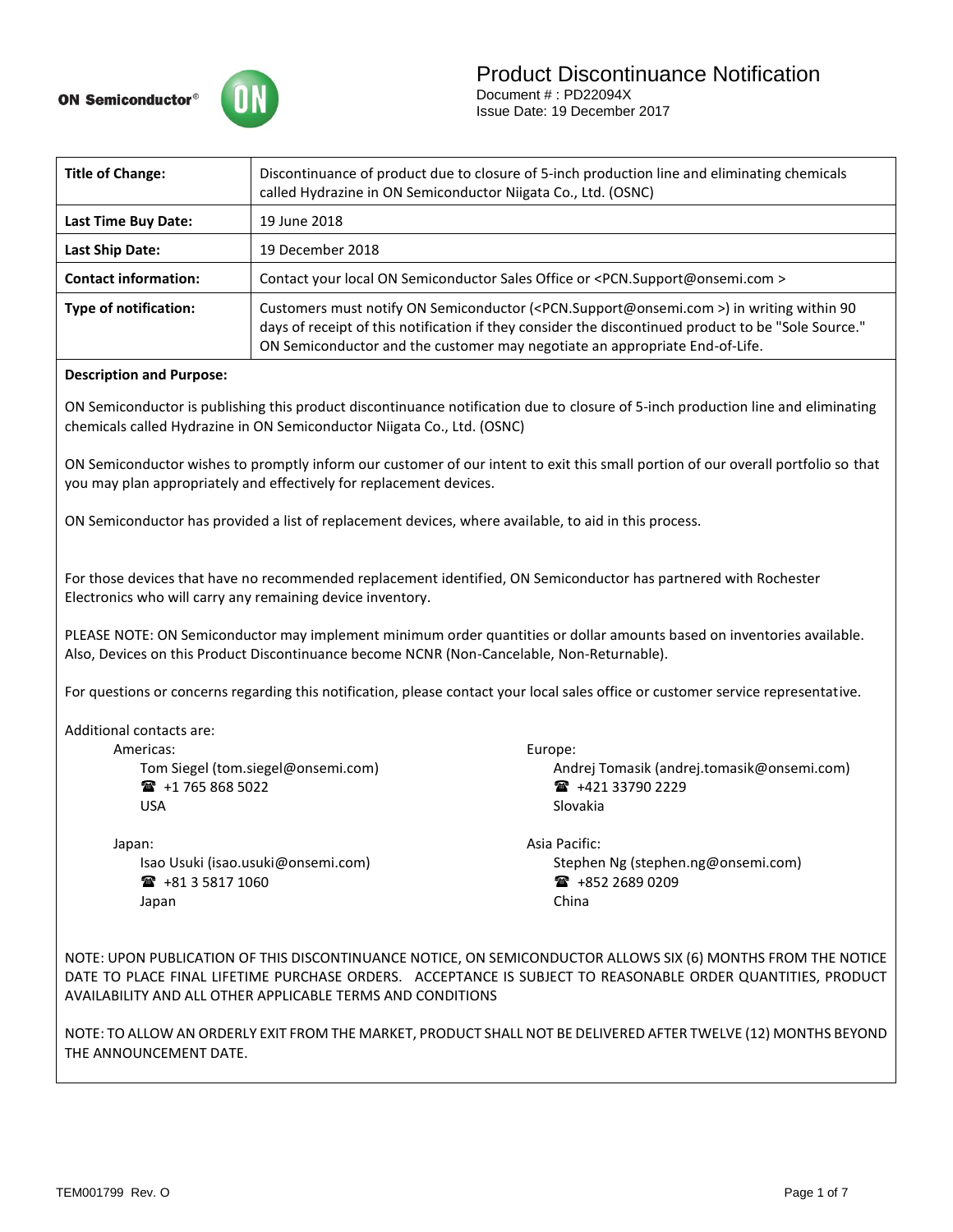

**List of Affected Standard Parts:** 

| <b>Product ID</b> | <b>Replacement Product</b> | <b>Replacement Manufacturer</b> |  |
|-------------------|----------------------------|---------------------------------|--|
| 1SV233-TB-E       | 1SV263-TL-E                | ON SEMICONDUCTOR                |  |
| 1SV234-TB-E       | NSVP249SDSF3T1G            | ON SEMICONDUCTOR                |  |
| 1SV246-TL-E       | NSVP249SDSF3T1G            | ON SEMICONDUCTOR                |  |
| 1SV315-TL-E       | NSVP249SDSF3T1G            | ON SEMICONDUCTOR                |  |
| 3LN01C-TB-E       | NTS4001N                   | ON SEMICONDUCTOR                |  |
| 3LN01M-TL-E       | NTS4001N                   | ON SEMICONDUCTOR                |  |
| 3LN01M-TL-H       | NTS4001N                   | ON SEMICONDUCTOR                |  |
| 3LN01SS-TL-E      | NTS4001N                   | ON SEMICONDUCTOR                |  |
| 3LP01M-TL-E       | BSS84L                     | ON SEMICONDUCTOR                |  |
| 3LP01M-TL-H       | BSS84L                     | ON SEMICONDUCTOR                |  |
| 3LP01SS-TL-E      | BSS84L                     | ON SEMICONDUCTOR                |  |
| 5HN01C-TB-E       | BSS84L                     | ON SEMICONDUCTOR                |  |
| 5HN01M-TL-H       | BSS84L                     | ON SEMICONDUCTOR                |  |
| 5HN01SS-TL-E      | BSS84L                     | ON SEMICONDUCTOR                |  |
| 5HP01M-TL-H       | BSS84L                     | ON SEMICONDUCTOR                |  |
| 5HP01SS-TL-E      | BSS84L                     | ON SEMICONDUCTOR                |  |
| 5LN01C-TB-E       | 2N7002KW                   | ON SEMICONDUCTOR                |  |
| 5LN01M-TL-H       | 2N7002KW                   | ON SEMICONDUCTOR                |  |
| 5LN01SS-TL-E      | 2N7002KW                   | ON SEMICONDUCTOR                |  |
| 5LP01C-TB-E       | BSS84L                     | ON SEMICONDUCTOR                |  |
| 5LP01M-TL-H       | BSS84L                     | ON SEMICONDUCTOR                |  |
| CPH5512-TL-E      | 1SV263-TL-E                | ON SEMICONDUCTOR                |  |
| CPH5617-TL-E      | <b>NA</b>                  | <b>NA</b>                       |  |
| L79M05T-E         | <b>NA</b>                  | <b>NA</b>                       |  |
| L79M05TL-E        | <b>NA</b>                  | <b>NA</b>                       |  |
| L79M05T-TL-E      | <b>NA</b>                  | <b>NA</b>                       |  |
| L88M05TL-TL-E     | <b>NA</b>                  | <b>NA</b>                       |  |
| L88R05DL-E        | <b>NA</b>                  | <b>NA</b>                       |  |
| LA4282-E          | <b>NA</b>                  | <b>NA</b>                       |  |
| LA4425A-E         | <b>NA</b>                  | <b>NA</b>                       |  |
| LA4425A-MTK-E     | <b>NA</b>                  | <b>NA</b>                       |  |
| LA4425AN-D-E      | <b>NA</b>                  | <b>NA</b>                       |  |
| LA4425F-E         | <b>NA</b>                  | <b>NA</b>                       |  |
| LA4425PV-MPB-H    | <b>NA</b>                  | <b>NA</b>                       |  |
| LA4425PV-TLM-H    | <b>NA</b>                  | <b>NA</b>                       |  |
| LA4450-E          | <b>NA</b>                  | <b>NA</b>                       |  |
| LA4450L-E         | <b>NA</b>                  | <b>NA</b>                       |  |
| LA4535MC-BH       | <b>NA</b>                  | <b>NA</b>                       |  |
| LA4537MC-BH       | NA                         | NА                              |  |
| LA4625-E          | <b>NA</b>                  | <b>NA</b>                       |  |
| LA4628-E          | NA                         | NA                              |  |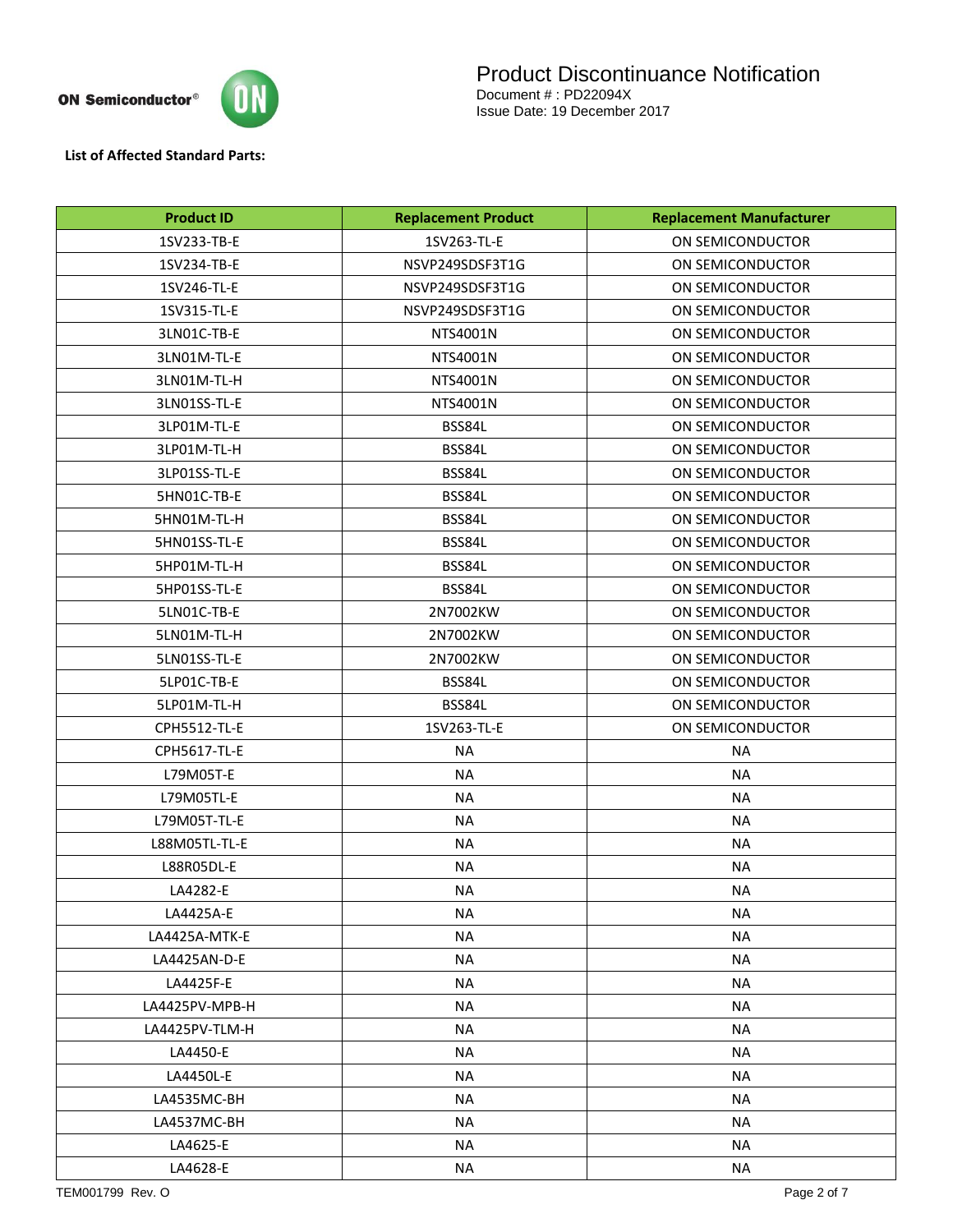

# Product Discontinuance Notification

| <b>Product ID</b> | <b>Replacement Product</b> | <b>Replacement Manufacturer</b> |
|-------------------|----------------------------|---------------------------------|
| LA4631VC-XE       | <b>NA</b>                  | <b>NA</b>                       |
| LA4663-E          | <b>NA</b>                  | <b>NA</b>                       |
| LA4725-E          | <b>NA</b>                  | <b>NA</b>                       |
| LA4814JA-AE       | <b>NA</b>                  | <b>NA</b>                       |
| LA4815VH-TLM-H    | <b>NA</b>                  | <b>NA</b>                       |
| LA5657H-N-TLM-E   | <b>NA</b>                  | <b>NA</b>                       |
| LA5735MC-AH       | CS5171                     | ON SEMICONDUCTOR                |
| LA5735MC-BH       | CS5171                     | ON SEMICONDUCTOR                |
| LA5744-HK-E       | LM2595                     | ON SEMICONDUCTOR                |
| LA5744MP-DL-E     | LM2595                     | ON SEMICONDUCTOR                |
| LA5744TP-FA-E     | LM2595                     | ON SEMICONDUCTOR                |
| LA5744TP-TL-E     | LM2595                     | ON SEMICONDUCTOR                |
| LA5756-MDB-E      | MC33167                    | ON SEMICONDUCTOR                |
| LA5757TP-TL-E     | LM2595                     | ON SEMICONDUCTOR                |
| LA5759-MDB-E      | MC33167                    | ON SEMICONDUCTOR                |
| LA5771-HK-E       | MC33167                    | ON SEMICONDUCTOR                |
| LA5774MC-BE       | LM2596                     | ON SEMICONDUCTOR                |
| LA5774MP-DL-E     | LM2596                     | ON SEMICONDUCTOR                |
| LA5779-HJ-E       | LM2596                     | ON SEMICONDUCTOR                |
| LA5797MC-BH       | <b>NA</b>                  | <b>NA</b>                       |
| LA59700MC-AE      | <b>NA</b>                  | <b>NA</b>                       |
| LA59700MC-AH      | <b>NA</b>                  | <b>NA</b>                       |
| LA6242H-M-TE-L-E  | LV8282PV-TLM-H             | ON SEMICONDUCTOR                |
| LA6242H-M-TRM-E   | LV8282PV-TLM-H             | ON SEMICONDUCTOR                |
| LA6242H-TE-L-E    | LV8282PV-TLM-H             | ON SEMICONDUCTOR                |
| LA6245P-TLM-E     | <b>NA</b>                  | <b>NA</b>                       |
| LA6261-TE-L-E     | <b>NA</b>                  | <b>NA</b>                       |
| LA6502-TLM-E      | <b>NA</b>                  | <b>NA</b>                       |
| LA6565-A-TE-L-E   | <b>NA</b>                  | <b>NA</b>                       |
| LA6565-TE-L-E     | <b>NA</b>                  | <b>NA</b>                       |
| LA6565VR-TLM-E    | <b>NA</b>                  | <b>NA</b>                       |
| LA6571-TLM-E      | <b>NA</b>                  | <b>NA</b>                       |
| LA6581MC-BH       | LA6581DMR2G                | ON SEMICONDUCTOR                |
| LA6583MC-AH       | LA6583MC-W-AH              | ON SEMICONDUCTOR                |
| LA6584M-TLM-E     | LA6584M-TLM-H              | ON SEMICONDUCTOR                |
| LA6585FA-BH       | LA6585TFA-BH               | ON SEMICONDUCTOR                |
| LA6585MC-AH       | LA6585MC-AH-M              | ON SEMICONDUCTOR                |
| LA6586FA-AH       | LA6586FA-BH                | ON SEMICONDUCTOR                |
| LA6587FA-BH       | LA6586FA-BH                | ON SEMICONDUCTOR                |
| LA6588MC-AH       | LA6588MC-W-AH              | ON SEMICONDUCTOR                |
| LA6588MC-BH       | LA6588MC-W-AH              | ON SEMICONDUCTOR                |
| LA6595DMR2G       | LA6585TFA-BH               | ON SEMICONDUCTOR                |
| LA6681MC-AH       | LV8163QA-BH                | ON SEMICONDUCTOR                |
| LA72912V-MPB-H    | LA72912V-TLM-H             | ON SEMICONDUCTOR                |
| TEM001799 Rev. O  |                            | Page 3 of 7                     |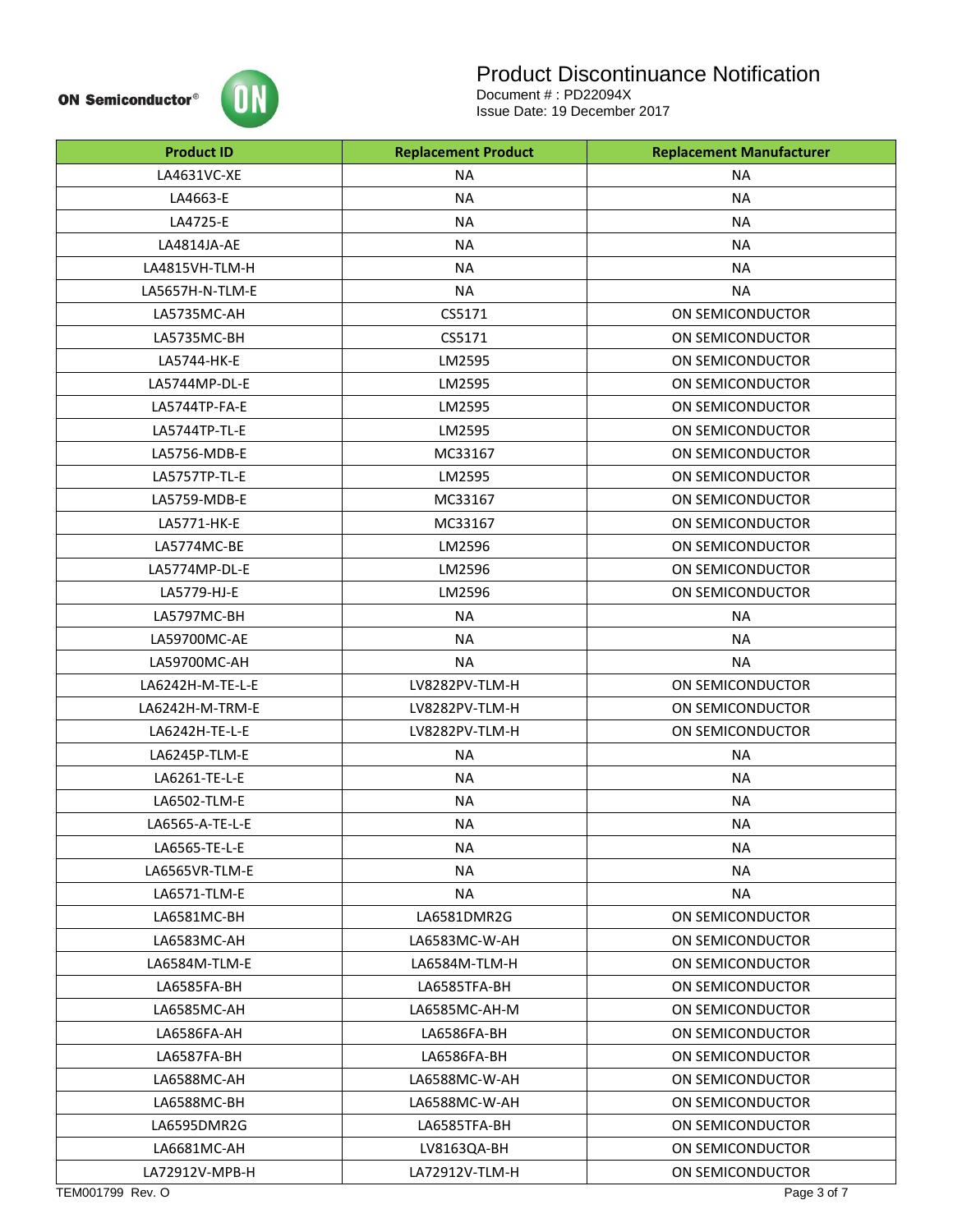

# Product Discontinuance Notification

| <b>Product ID</b> | <b>Replacement Product</b> | <b>Replacement Manufacturer</b> |
|-------------------|----------------------------|---------------------------------|
| LA73076V-TLM-E    | <b>NA</b>                  | <b>NA</b>                       |
| LA77000V-TLM-E    | <b>NA</b><br><b>NA</b>     |                                 |
| LA78141-E         | <b>NA</b>                  | <b>NA</b>                       |
| LA78141-S-E       | <b>NA</b>                  | <b>NA</b>                       |
| LB11620GP-TE-L-H  | LB11620T-TLM-H             | ON SEMICONDUCTOR                |
| LB11620T-TLM-E    | LB11620T-TLM-H             | ON SEMICONDUCTOR                |
| LB11650-E         | LV8760T-TLM-E              | ON SEMICONDUCTOR                |
| LB11651-E         | LV8760T-TLM-E              | ON SEMICONDUCTOR                |
| LB11660FV-TLM-E   | LB11660FV-W-AH             | ON SEMICONDUCTOR                |
| LB11660FV-TLM-H   | LB11660FV-W-AH             | ON SEMICONDUCTOR                |
| LB11660RV-TLM-E   | LB11660RV-W-AH             | ON SEMICONDUCTOR                |
| LB11660RV-TLM-H   | LB11660RV-W-AH             | ON SEMICONDUCTOR                |
| LB11668MC-AH      | LB1668M-W-AH               | ON SEMICONDUCTOR                |
| LB11669MC-BH      | LB1668M-W-AH               | ON SEMICONDUCTOR                |
| LB11683H-TLM-E    | LB11685AV-W-AH             | ON SEMICONDUCTOR                |
| LB11685AV-TLM-H   | LB11685AV-W-AH             | ON SEMICONDUCTOR                |
| LB11693H-TLM-E    | LV8827LFQA-NH              | ON SEMICONDUCTOR                |
| LB11693H-TRM-E    | LV8827LFQA-NH              | ON SEMICONDUCTOR                |
| LB11696V-TLM-E    | LB11696V-W-AH              | ON SEMICONDUCTOR                |
| LB11696V-TRM-E    | LB11696V-W-AH              | ON SEMICONDUCTOR                |
| LB11697V-TLM-E    | LB11696V-W-AH              | ON SEMICONDUCTOR                |
| LB11697V-W-AH     | LB11696V-W-AH              | ON SEMICONDUCTOR                |
| LB11847L-E        | LV8731V-TLM-H              | ON SEMICONDUCTOR                |
| LB11850VA-TLM-E   | LB11850VA-W-AH             | ON SEMICONDUCTOR                |
| LB11850VA-TLM-H   | LB11850VA-W-AH             | ON SEMICONDUCTOR                |
| LB11851MC-BH      | LB11851FA-BH               | ON SEMICONDUCTOR                |
| LB11852FV-TLM-E   | LV88551JA-AH               | ON SEMICONDUCTOR                |
| LB11852FV-TLM-H   | LV88551JA-AH               | ON SEMICONDUCTOR                |
| LB11852FV-W-AH    | LV88551JA-AH               | ON SEMICONDUCTOR                |
| LB11852RV-TLM-H   | LV88551JA-AH               | ON SEMICONDUCTOR                |
| LB11861H-TLM-E    | LV8862JA-AH                | ON SEMICONDUCTOR                |
| LB11861H-TLM-H    | LV8862JA-AH                | ON SEMICONDUCTOR                |
| LB11861JA-AH      | LV8862JA-AH                | ON SEMICONDUCTOR                |
| LB11861MC-AH      | LV8862JA-AH                | ON SEMICONDUCTOR                |
| LB11861MC-W-AH    | LV8862JA-AH                | ON SEMICONDUCTOR                |
| LB11862MC-AH      | LV8862JA-AH                | ON SEMICONDUCTOR                |
| LB11867FV-TLM-E   | LB11867FV-W-AH             | ON SEMICONDUCTOR                |
| LB11867FV-TLM-H   | LB11867FV-W-AH             | ON SEMICONDUCTOR                |
| LB11867RV-TLM-E   | LB11867RV-W-AH             | ON SEMICONDUCTOR                |
| LB11867RV-TLM-H   | LB11867RV-W-AH             | ON SEMICONDUCTOR                |
| LB11868V-TLM-H    | LB11868V-W-AH              | ON SEMICONDUCTOR                |
| LB11872H-TLM-E    | LV8112VB-AH                | ON SEMICONDUCTOR                |
| LB11873-TRM-E     | LV8112VB-AH                | ON SEMICONDUCTOR                |
| LB11875-TLM-E     | LB11876-TLM-E              | ON SEMICONDUCTOR                |
| TEM001799 Rev. O  |                            | Page 4 of 7                     |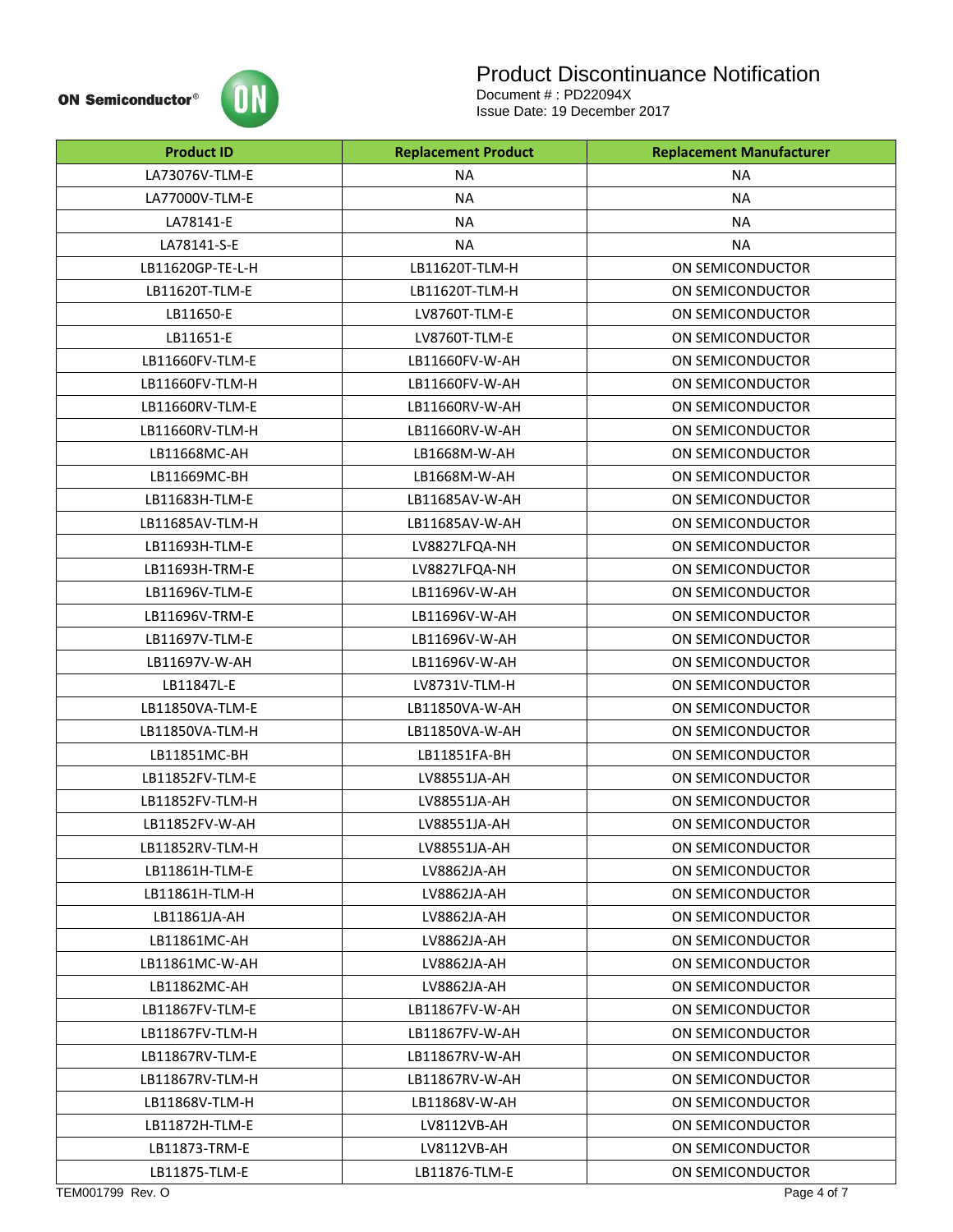

# Product Discontinuance Notification

| <b>Product ID</b> | <b>Replacement Product</b> | <b>Replacement Manufacturer</b> |
|-------------------|----------------------------|---------------------------------|
| LB11920-E         | LV8121V-TLM-H              | ON SEMICONDUCTOR                |
| LB11922-TLM-E     | LB11923V-A-TLM-E           | ON SEMICONDUCTOR                |
| LB11923V-TLM-E    | LB11923V-A-TLM-E           | ON SEMICONDUCTOR                |
| LB11946-E         | <b>NA</b>                  | NA.                             |
| LB11948T-TLM-E    | LV8711T-TLM-H              | ON SEMICONDUCTOR                |
| LB11961RM-TLM3-E  | LV11961HA-AH               | ON SEMICONDUCTOR                |
| LB11961RM-TLM3-H  | LV11961HA-AH               | ON SEMICONDUCTOR                |
| LB11961-TLM-E     | LV11961HA-AH               | ON SEMICONDUCTOR                |
| LB11961-TLM-H     | LV11961HA-AH               | ON SEMICONDUCTOR                |
| LB11961V-TLM-E    | LV11961HA-AH               | ON SEMICONDUCTOR                |
| LB11967V-TLM-E    | LB11967V-W-AH              | ON SEMICONDUCTOR                |
| LB11967V-TLM-H    | LB11967V-W-AH              | ON SEMICONDUCTOR                |
| LB11970FV-TLM-H   | LB11970FV-W-AH             | ON SEMICONDUCTOR                |
| LB11970RV-TLM-H   | LB11970FV-W-AH             | ON SEMICONDUCTOR                |
| LB1668M-TLM-E     | LB1668M-W-AH               | ON SEMICONDUCTOR                |
| LB1668M-TLM-H     | LB1668M-W-AH               | ON SEMICONDUCTOR                |
| LB1836ML-TLM-E    | LB1836M-TLM-E              | ON SEMICONDUCTOR                |
| LB1837M-TLM-E     | LB1939T-TLM-E              | ON SEMICONDUCTOR                |
| LB1838M-TLM-E     | LB1838M-TRM-E              | ON SEMICONDUCTOR                |
| LB1845DAZ-XE      | LV8741V-TLM-E              | ON SEMICONDUCTOR                |
| LB1845-E          | LV8741V-TLM-E              | ON SEMICONDUCTOR                |
| LB1846MC-AH       | LB1973JA-AH                | ON SEMICONDUCTOR                |
| LB1847-E          | LV8731V-TLM-H              | ON SEMICONDUCTOR                |
| LB1848MC-BH       | LB1848MC-AH                | ON SEMICONDUCTOR                |
| LB1860M-TLM-E     | LB1668M-W-AH               | ON SEMICONDUCTOR                |
| LB1860M-TLM-H     | LB1668M-W-AH               | ON SEMICONDUCTOR                |
| LB1860M-W-AH      | LB1668M-W-AH               | ON SEMICONDUCTOR                |
| LB1861M-TLM-E     | LB1668M-W-AH               | ON SEMICONDUCTOR                |
| LB1861M-TLM-H     | LB1668M-W-AH               | ON SEMICONDUCTOR                |
| LB1861M-W-AH      | LB1668M-W-AH               | ON SEMICONDUCTOR                |
| LB1863M-TLM-E     | LB1863M-W-AH               | ON SEMICONDUCTOR                |
| LB1863M-TLM-H     | LB1863M-W-AH               | ON SEMICONDUCTOR                |
| LB1867M-TLM-E     | LB1868M-W-AH               | ON SEMICONDUCTOR                |
| LB1868M-TLM-E     | LB1868M-W-AH               | ON SEMICONDUCTOR                |
| LB1868M-TLM-H     | LB1868M-W-AH               | ON SEMICONDUCTOR                |
| LB1876-TLM-E      | LB11876-TLM-E              | ON SEMICONDUCTOR                |
| LB1923M-TLM-E     | LB11923V-A-TLM-E           | ON SEMICONDUCTOR                |
| LB1927-E          | LB11923V-A-TLM-E           | ON SEMICONDUCTOR                |
| LB1928-E          | LB11923V-A-TLM-E           | ON SEMICONDUCTOR                |
| LB1929-E          | LB11923V-A-TLM-E           | ON SEMICONDUCTOR                |
| LB1933M-TRM-E     | LB1838M-TRM-E              | ON SEMICONDUCTOR                |
| LB1937T-TLM-E     | LV8411GR-TE-L-E            | ON SEMICONDUCTOR                |
| LB1945H-TLM-E     | LV8746V-TLM-E              | ON SEMICONDUCTOR                |
| LB1946-E          | <b>NA</b>                  | <b>NA</b>                       |
| TEM001799 Rev. O  |                            | Page 5 of 7                     |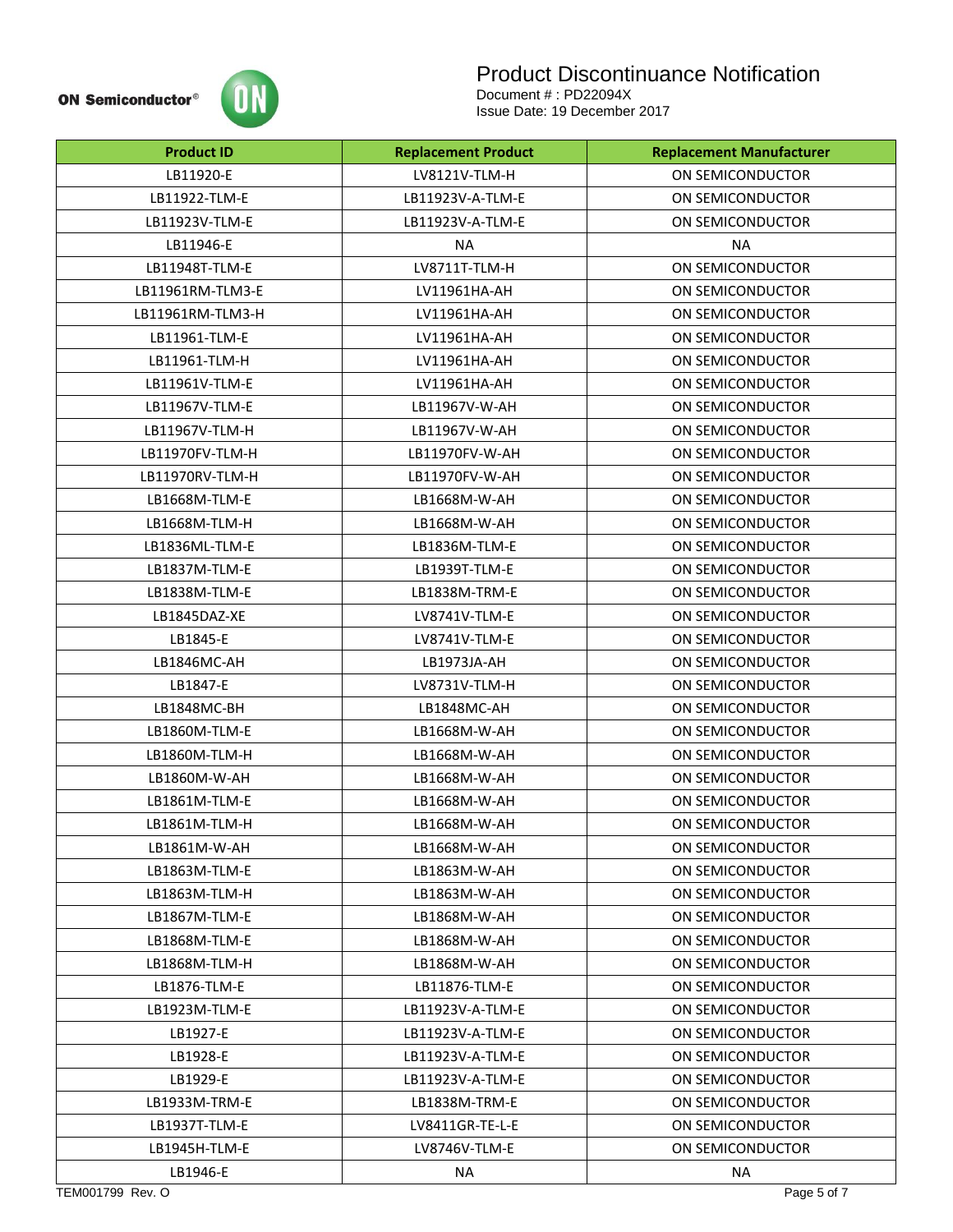

# Product Discontinuance Notification

| <b>Product ID</b> | <b>Replacement Product</b> | <b>Replacement Manufacturer</b> |
|-------------------|----------------------------|---------------------------------|
| LB1960MC-AH       | LB1668M-W-AH               | ON SEMICONDUCTOR                |
| LB1975-E          | LV8121V-TLM-H              | ON SEMICONDUCTOR                |
| LB1976-E          | LV8121V-TLM-H              | ON SEMICONDUCTOR                |
| LB8503V-TLM-E     | LB8503V-W-AH               | ON SEMICONDUCTOR                |
| LB8649W-TBM-E     | <b>NA</b>                  | <b>NA</b>                       |
| LC75842EHS-E      | LC75841PES-H               | ON SEMICONDUCTOR                |
| LC75852W-E        | LC75832WS-E                | ON SEMICONDUCTOR                |
| LC75852W-TLM-E    | LC75832WS-E                | ON SEMICONDUCTOR                |
| LC75853NW-E       | LC75857W-E                 | ON SEMICONDUCTOR                |
| LV23401V-N-TLM-H  | <b>NA</b>                  | <b>NA</b>                       |
| LV25700PM-MPB-E   | <b>NA</b>                  | <b>NA</b>                       |
| LV47002P-E        | <b>NA</b>                  | <b>NA</b>                       |
| LV47004P-E        | <b>NA</b>                  | <b>NA</b>                       |
| LV47011P-E        | <b>NA</b>                  | <b>NA</b>                       |
| LV47017P-E        | <b>NA</b>                  | <b>NA</b>                       |
| LV47022P-H        | <b>NA</b>                  | <b>NA</b>                       |
| LV49152V-MPB-E    | <b>NA</b>                  | <b>NA</b>                       |
| LV49152V-TLM-E    | <b>NA</b>                  | <b>NA</b>                       |
| LV5050NV-TLM-E    | <b>NCP3011</b>             | ON SEMICONDUCTOR                |
| LV5052V-TLM-E     | <b>NA</b>                  | <b>NA</b>                       |
| LV5115NV-TLM-H    | <b>NA</b>                  | <b>NA</b>                       |
| LV5235VZ-MPB-H    | LV5235VZ-TLM-H             | ON SEMICONDUCTOR                |
| LV5236VZ-MPB-H    | LV5236VZ-TLM-H             | ON SEMICONDUCTOR                |
| LV56801P-E        | <b>NA</b>                  | <b>NA</b>                       |
| LV5680P-E         | LV5680NPVC                 | ON SEMICONDUCTOR                |
| LV5681P-E         | <b>NA</b>                  | <b>NA</b>                       |
| LV5682P-E         | <b>NA</b>                  | <b>NA</b>                       |
| LV56831P-E        | <b>NA</b>                  | <b>NA</b>                       |
| LV56841PVD-XH     | <b>NA</b>                  | <b>NA</b>                       |
| LV5684PVD-XH      | <b>NA</b>                  | <b>NA</b>                       |
| LV5692P-E         | <b>NA</b>                  | <b>NA</b>                       |
| LV5693P-E         | <b>NA</b>                  | <b>NA</b>                       |
| LV5695P-E         | <b>NA</b>                  | <b>NA</b>                       |
| LV5710GP-TE-L-H   | <b>NA</b>                  | <b>NA</b>                       |
| LV5710V-TLM-E     | NA                         | <b>NA</b>                       |
| LV58063MC-AH      | CS5171                     | ON SEMICONDUCTOR                |
| LV58063MCZ-AH     | CS5171                     | ON SEMICONDUCTOR                |
| LV8011V-TLM-E     | LV8417CS-TE-L-H            | ON SEMICONDUCTOR                |
| LV8012T-TLM-E     | LV8402GP-TE-L-H            | ON SEMICONDUCTOR                |
| LV8013T-A-TLM-E   | LV8417CS-TE-L-H            | ON SEMICONDUCTOR                |
| LV8019LP-TLM-E    | LV8417CS-TE-L-H            | ON SEMICONDUCTOR                |
| LV8019V-TLM-E     | LV8417CS-TE-L-H            | ON SEMICONDUCTOR                |
| LV8044LP-TLM-E    | <b>NA</b>                  | <b>NA</b>                       |
| LV8062FA-AH       | LV8163QA-BH                | ON SEMICONDUCTOR                |
| TEM001799 Rev. O  |                            | Page 6 of 7                     |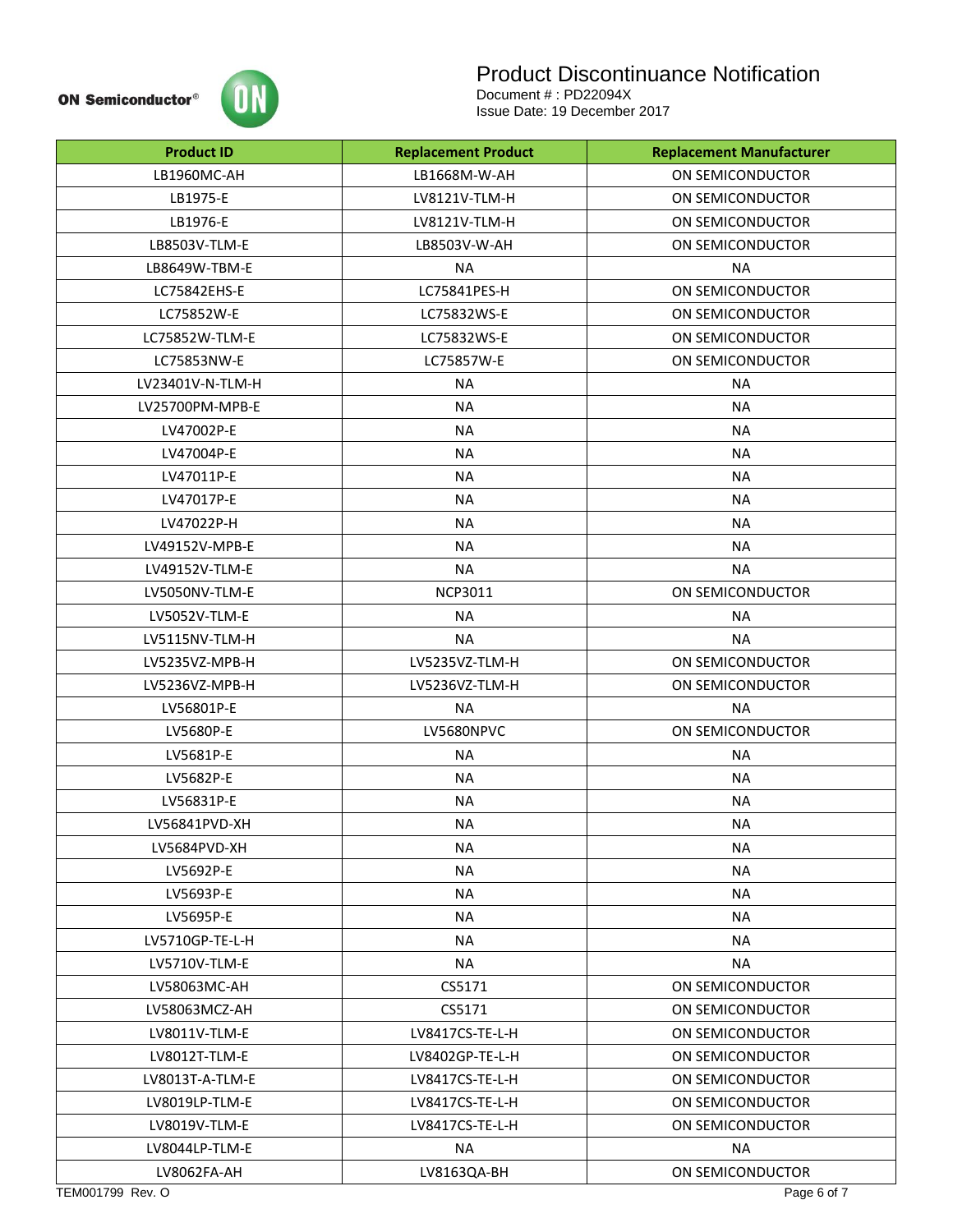

# Product Discontinuance Notification

| <b>Product ID</b>   | <b>Replacement Product</b> | <b>Replacement Manufacturer</b> |  |
|---------------------|----------------------------|---------------------------------|--|
| LV8075LP-TE-L-E     | LB1938FA-BH                | ON SEMICONDUCTOR                |  |
| LV8080LP-TE-L-E     | LB1940T-TLM-H              | ON SEMICONDUCTOR                |  |
| LV8127T-TLM-H       | <b>NA</b>                  | <b>NA</b>                       |  |
| LV8136V-TLM-H       | LV8139JA-AH                | ON SEMICONDUCTOR                |  |
| LV8281VR-TLM-H      | <b>NA</b>                  | <b>NA</b>                       |  |
| LV8400V-TLM-E       | LV8417CS-TE-L-H            | ON SEMICONDUCTOR                |  |
| LV8401V-TLM-E       | LV8417CS-TE-L-H            | ON SEMICONDUCTOR                |  |
| LV8402V-TLM-E       | LV8402GP-TE-L-H            | ON SEMICONDUCTOR                |  |
| LV8406T-TLM-E       | LV8402GP-TE-L-H            | ON SEMICONDUCTOR                |  |
| LV8548MCZ-AH        | LV8548MC-AH                | ON SEMICONDUCTOR                |  |
| LV8711TL-TLM-H      | LV8711T-TLM-H              | ON SEMICONDUCTOR                |  |
| LV8726TA-NH         | NA.                        | NA.                             |  |
| LV8727-E            | NA.                        | <b>NA</b>                       |  |
| LV8732VL-TLM-H      | LV8731V-TLM-H              | ON SEMICONDUCTOR                |  |
| LV8732V-TLM-H       | LV8731V-TLM-H              | ON SEMICONDUCTOR                |  |
| LV8734VL-TLM-H      | LV8731V-TLM-H              | ON SEMICONDUCTOR                |  |
| LV8734V-TLM-H       | LV8731V-TLM-H              | ON SEMICONDUCTOR                |  |
| LV8735V-TLM-H       | LV8731V-TLM-H              | ON SEMICONDUCTOR                |  |
| LV8736V-TLM-H       | LV8731V-TLM-H              | ON SEMICONDUCTOR                |  |
| LV8762T-TLM-H       | LV8760T-TLM-E              | ON SEMICONDUCTOR                |  |
| LV8772DZ-XE         | LV8731V-TLM-H              | ON SEMICONDUCTOR                |  |
| LV8773Z-E           | LV8731V-TLM-H              | ON SEMICONDUCTOR                |  |
| LV8804FV-TRM-H      | LV8804FV-TLM-H             | ON SEMICONDUCTOR                |  |
| LV8804V-TLM-H       | LV8804FV-TLM-H             | ON SEMICONDUCTOR                |  |
| LV8805V-TLM-H       | LV8805SV-TLM-H             | ON SEMICONDUCTOR                |  |
| LV8809J-AH          | LV8804FV-TLM-H             | ON SEMICONDUCTOR                |  |
| LV8810J-AH          | LV8805SV-TLM-H             | ON SEMICONDUCTOR                |  |
| LV8824QA-NH         | LB11696V-W-AH              | ON SEMICONDUCTOR                |  |
| LV8829LFQA-NH       | LV8827LFQA-NH              | ON SEMICONDUCTOR                |  |
| LV8850GA-AH         | <b>NA</b>                  | <b>NA</b>                       |  |
| <b>MCH6601-TL-E</b> | MCH6664-TL-W               | ON SEMICONDUCTOR                |  |
| MCH6602-TL-E        | NTJD4001N                  | ON SEMICONDUCTOR                |  |
| MCH6604-TL-E        | 2N7002DW                   | ON SEMICONDUCTOR                |  |
| <b>MCH6606-TL-E</b> | 2N7002DW                   | ON SEMICONDUCTOR                |  |
| MCH6613-TL-E        | MCH6663-TL-W               | ON SEMICONDUCTOR                |  |
| SS30-TE-L-E         | LV8806QA-MH                | ON SEMICONDUCTOR                |  |
| THB8128-E           | NA                         | NA                              |  |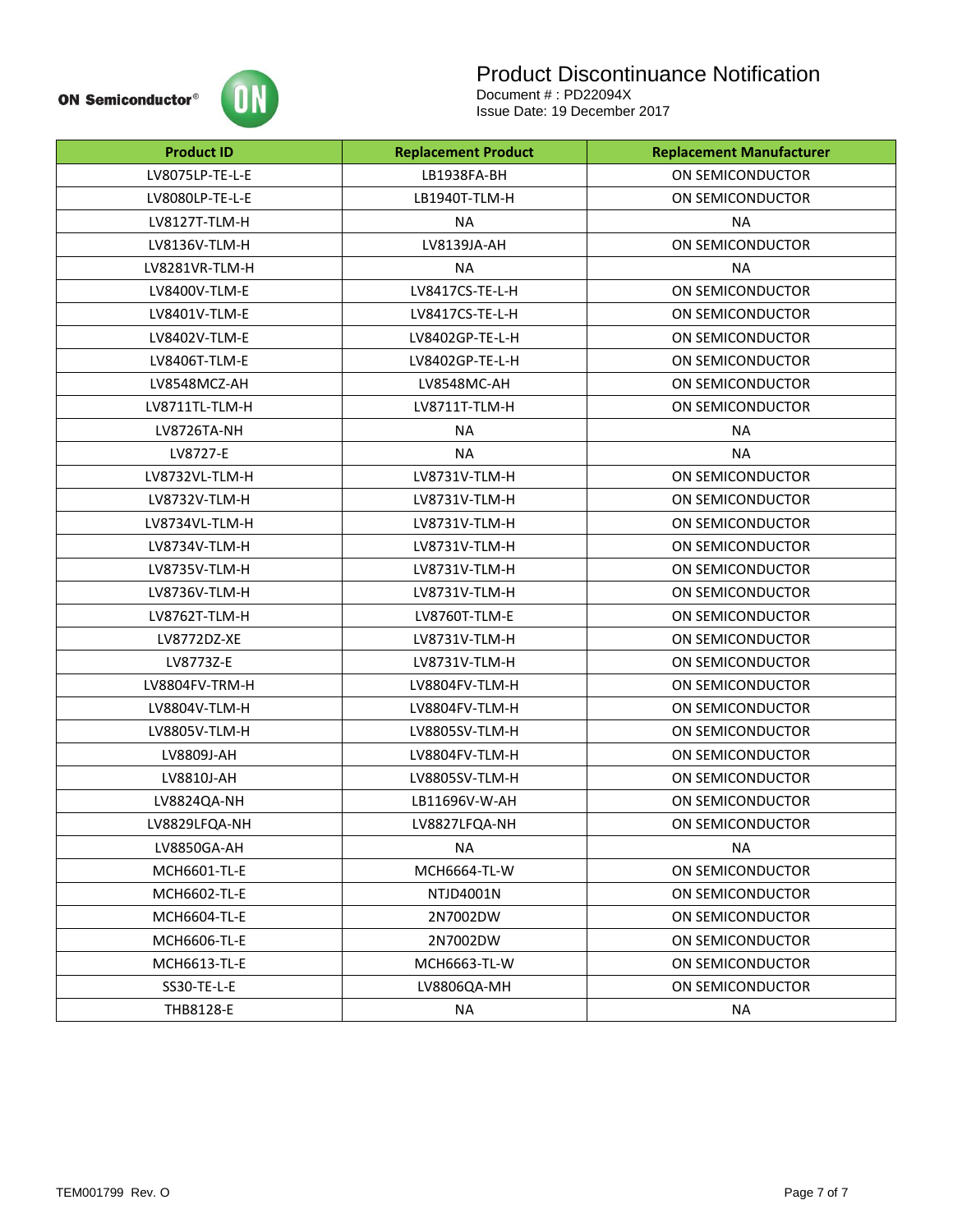



#### **Appendix A: Changed Products**

| Product      | <b>Customer Part Number</b> | <b>Replacement Parts</b> | <b>Replacement Suppliers</b> |
|--------------|-----------------------------|--------------------------|------------------------------|
| 1SV233-TB-E  |                             | 1SV263-TL-E              | ON SEMICONDUCTOR             |
| 1SV234-TB-E  |                             | NSVP249SDSF3T1G          | ON SEMICONDUCTOR             |
| 1SV246-TL-E  |                             | NSVP249SDSF3T1G          | ON SEMICONDUCTOR             |
| 1SV315-TL-E  |                             | NSVP249SDSF3T1G          | ON SEMICONDUCTOR             |
| 3LN01C-TB-E  |                             | NTS4001N                 | ON SEMICONDUCTOR             |
| 3LN01M-TL-E  |                             | NTS4001N                 | ON SEMICONDUCTOR             |
| 3LN01M-TL-H  |                             | NTS4001N                 | ON SEMICONDUCTOR             |
| 3LN01SS-TL-E |                             | NTS4001N                 | ON SEMICONDUCTOR             |
| 3LP01M-TL-E  |                             | <b>BSS84L</b>            | ON SEMICONDUCTOR             |
| 3LP01M-TL-H  |                             | BSS84L                   | ON SEMICONDUCTOR             |
| 3LP01SS-TL-E |                             | BSS84L                   | ON SEMICONDUCTOR             |
| 5HN01C-TB-E  |                             | <b>BSS84L</b>            | ON SEMICONDUCTOR             |
| 5HN01M-TL-H  |                             | BSS84L                   | ON SEMICONDUCTOR             |
| 5HN01SS-TL-E |                             | <b>BSS84L</b>            | ON SEMICONDUCTOR             |
| 5HP01M-TL-H  |                             | BSS84L                   | ON SEMICONDUCTOR             |
| 5HP01SS-TL-E |                             | BSS84L                   | ON SEMICONDUCTOR             |
| 5LN01C-TB-E  |                             | 2N7002KW                 | ON SEMICONDUCTOR             |
| 5LN01M-TL-H  |                             | 2N7002KW                 | ON SEMICONDUCTOR             |
| 5LN01SS-TL-E |                             | 2N7002KW                 | ON SEMICONDUCTOR             |
| 5LP01C-TB-E  |                             | <b>BSS84L</b>            | ON SEMICONDUCTOR             |
| 5LP01M-TL-H  |                             | BSS84L                   | ON SEMICONDUCTOR             |
| CPH5512-TL-E |                             | 1SV263-TL-E              | ON SEMICONDUCTOR             |
|              |                             |                          |                              |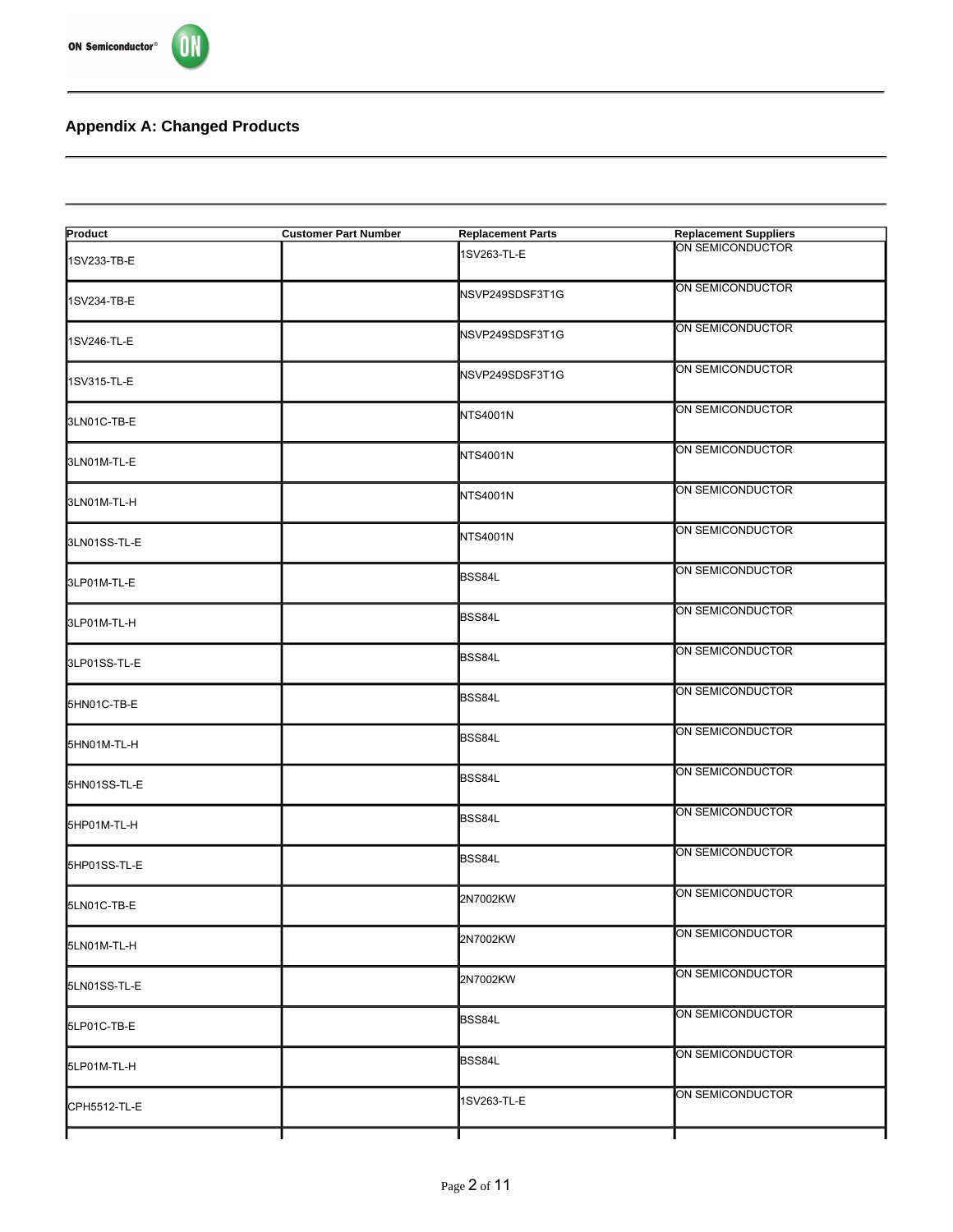

| CPH5617-TL-E    | <b>NA</b>      | <b>NA</b>        |
|-----------------|----------------|------------------|
| L79M05T-E       | NA             | <b>NA</b>        |
| L79M05T-TL-E    | NA             | <b>NA</b>        |
| L79M05TL-E      | N <sub>A</sub> | <b>NA</b>        |
| L88M05TL-TL-E   | <b>NA</b>      | <b>NA</b>        |
| L88R05DL-E      | NA             | <b>NA</b>        |
| LA4282-E        | <b>NA</b>      | <b>NA</b>        |
| LA4425A-E       | NA             | <b>NA</b>        |
| LA4425A-MTK-E   | N <sub>A</sub> | <b>NA</b>        |
| LA4425AN-D-E    | <b>NA</b>      | <b>NA</b>        |
| LA4425F-E       | <b>NA</b>      | <b>NA</b>        |
| LA4425PV-MPB-H  | N <sub>A</sub> | <b>NA</b>        |
| LA4425PV-TLM-H  | <b>NA</b>      | <b>NA</b>        |
| LA4450-E        | NA             | <b>NA</b>        |
| LA4450L-E       | <b>NA</b>      | <b>NA</b>        |
| LA4535MC-BH     | N <sub>A</sub> | <b>NA</b>        |
| LA4537MC-BH     | <b>NA</b>      | <b>NA</b>        |
| LA4625-E        | NA             | <b>NA</b>        |
| LA4628-E        | N <sub>A</sub> | <b>NA</b>        |
| LA4631VC-XE     | <b>NA</b>      | <b>NA</b>        |
| LA4663-E        | N <sub>A</sub> | <b>NA</b>        |
| LA4725-E        | N <sub>A</sub> | <b>NA</b>        |
| LA4814JA-AE     | NA             | <b>NA</b>        |
| LA4815VH-TLM-H  | N <sub>A</sub> | <b>NA</b>        |
| LA5657H-N-TLM-E | N <sub>A</sub> | <b>NA</b>        |
|                 |                | ON SEMICONDUCTOR |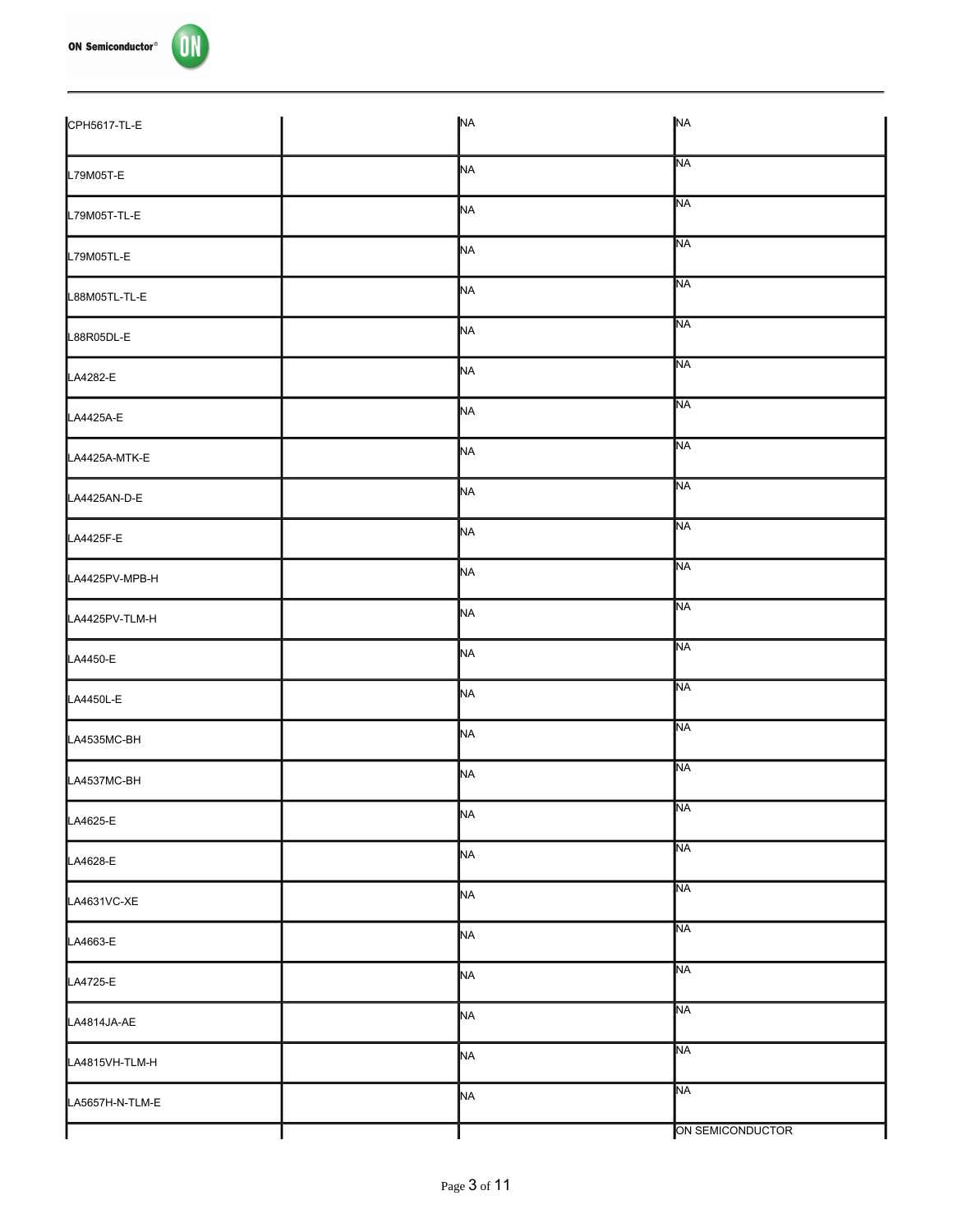

| LA5735MC-AH      | CS5171         |                  |
|------------------|----------------|------------------|
| LA5735MC-BH      | CS5171         | ON SEMICONDUCTOR |
| LA5744-HK-E      | LM2595         | ON SEMICONDUCTOR |
| LA5744MP-DL-E    | LM2595         | ON SEMICONDUCTOR |
| LA5744TP-FA-E    | LM2595         | ON SEMICONDUCTOR |
| LA5744TP-TL-E    | LM2595         | ON SEMICONDUCTOR |
| LA5756-MDB-E     | MC33167        | ON SEMICONDUCTOR |
| LA5757TP-TL-E    | LM2595         | ON SEMICONDUCTOR |
| LA5759-MDB-E     | MC33167        | ON SEMICONDUCTOR |
| LA5771-HK-E      | MC33167        | ON SEMICONDUCTOR |
| LA5774MP-DL-E    | LM2596         | ON SEMICONDUCTOR |
| LA5779-HJ-E      | LM2596         | ON SEMICONDUCTOR |
| LA5797MC-BH      | <b>NA</b>      | <b>NA</b>        |
| LA59700MC-AE     | <b>NA</b>      | <b>NA</b>        |
| LA59700MC-AH     | <b>NA</b>      | <b>NA</b>        |
| LA6242H-M-TE-L-E | LV8282PV-TLM-H | ON SEMICONDUCTOR |
| LA6242H-M-TRM-E  | LV8282PV-TLM-H | ON SEMICONDUCTOR |
| LA6242H-TE-L-E   | LV8282PV-TLM-H | ON SEMICONDUCTOR |
| LA6245P-TLM-E    | NA.            | <b>NA</b>        |
| LA6261-TE-L-E    | <b>NA</b>      | <b>NA</b>        |
| LA6502-TLM-E     | NA.            | <b>NA</b>        |
| LA6565-A-TE-L-E  | <b>NA</b>      | <b>NA</b>        |
| LA6565-TE-L-E    | <b>NA</b>      | <b>NA</b>        |
| LA6565VR-TLM-E   | <b>NA</b>      | <b>NA</b>        |
| LA6571-TLM-E     | NA.            | <b>NA</b>        |
| LA6581MC-BH      | LA6581DMR2G    | ON SEMICONDUCTOR |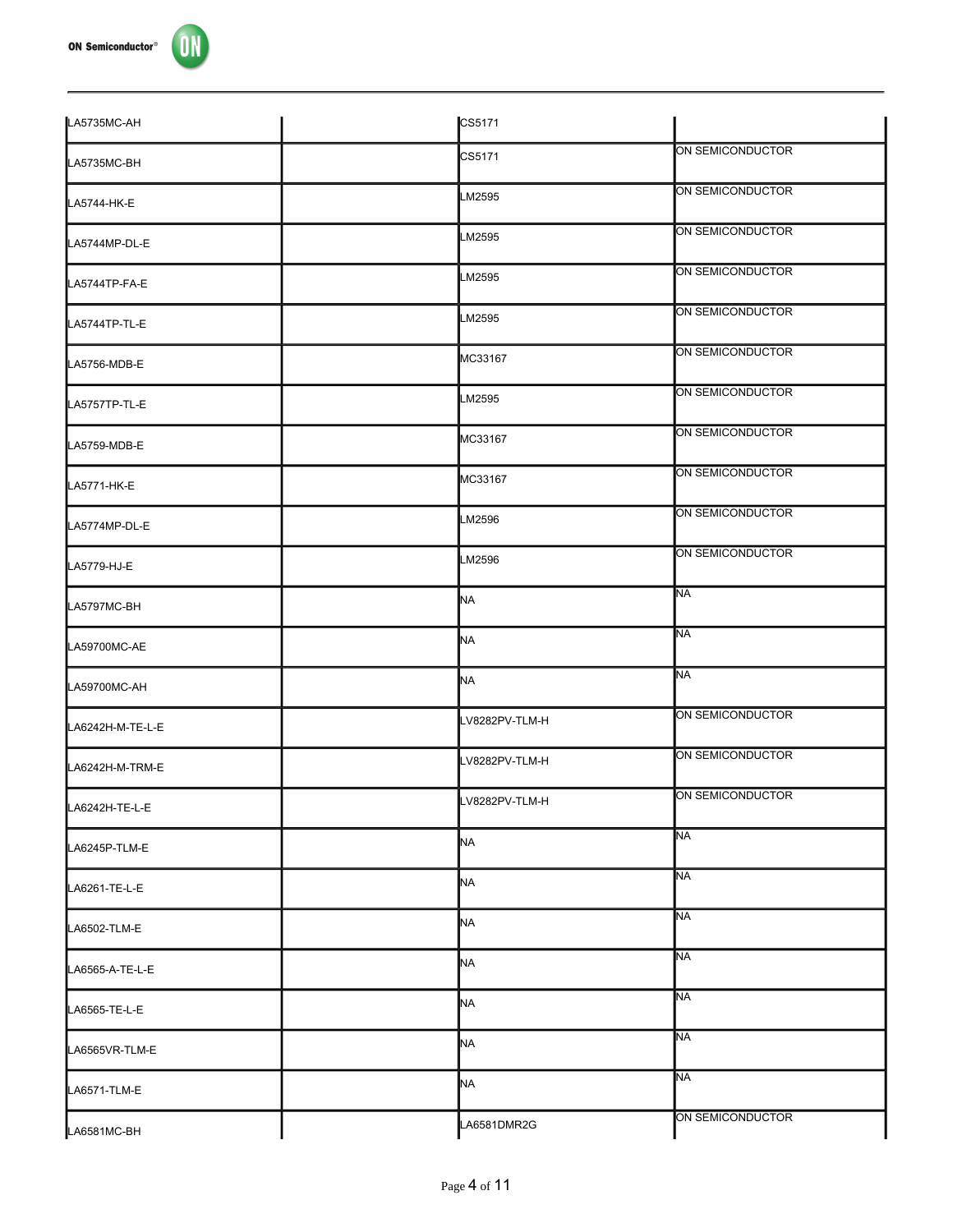

| LA6583MC-AH                                                    | LA6583MC-W-AH  | ON SEMICONDUCTOR |
|----------------------------------------------------------------|----------------|------------------|
| LA6584M-TLM-E                                                  | LA6584M-TLM-H  | ON SEMICONDUCTOR |
| LA6585FA-BH                                                    | LA6585TFA-BH   | ON SEMICONDUCTOR |
| LA6585MC-AH                                                    | LA6585MC-AH-M  | ON SEMICONDUCTOR |
| LA6586FA-AH                                                    | LA6586FA-BH    | ON SEMICONDUCTOR |
| LA6587FA-BH                                                    | LA6586FA-BH    | ON SEMICONDUCTOR |
| LA6588MC-AH                                                    | LA6588MC-W-AH  | ON SEMICONDUCTOR |
| LA6588MC-BH                                                    | LA6588MC-W-AH  | ON SEMICONDUCTOR |
| LA6595DMR2G                                                    | LA6585TFA-BH   | ON SEMICONDUCTOR |
| LA6681MC-AH                                                    | LV8163QA-BH    | ON SEMICONDUCTOR |
| LA72912V-MPB-H                                                 | LA72912V-TLM-H | ON SEMICONDUCTOR |
| LA73076V-TLM-E                                                 | NA             | <b>NA</b>        |
|                                                                |                |                  |
|                                                                | NA             | <b>NA</b>        |
|                                                                | LB11620T-TLM-H | ON SEMICONDUCTOR |
|                                                                | LB11620T-TLM-H | ON SEMICONDUCTOR |
| LA78141-S-E<br>LB11620GP-TE-L-H<br>LB11620T-TLM-E<br>LB11650-E | LV8760T-TLM-E  | ON SEMICONDUCTOR |
| LB11651-E                                                      | LV8760T-TLM-E  | ON SEMICONDUCTOR |
| LB11660FV-TLM-E                                                | LB11660FV-W-AH | ON SEMICONDUCTOR |
| LB11660FV-TLM-H                                                | LB11660FV-W-AH | ON SEMICONDUCTOR |
| LB11660RV-TLM-E                                                | LB11660RV-W-AH | ON SEMICONDUCTOR |
| LB11660RV-TLM-H                                                | LB11660RV-W-AH | ON SEMICONDUCTOR |
| LB11668MC-AH                                                   | LB1668M-W-AH   | ON SEMICONDUCTOR |
| LB11669MC-BH                                                   | LB1668M-W-AH   | ON SEMICONDUCTOR |
| LB11683H-TLM-E                                                 | LB11685AV-W-AH | ON SEMICONDUCTOR |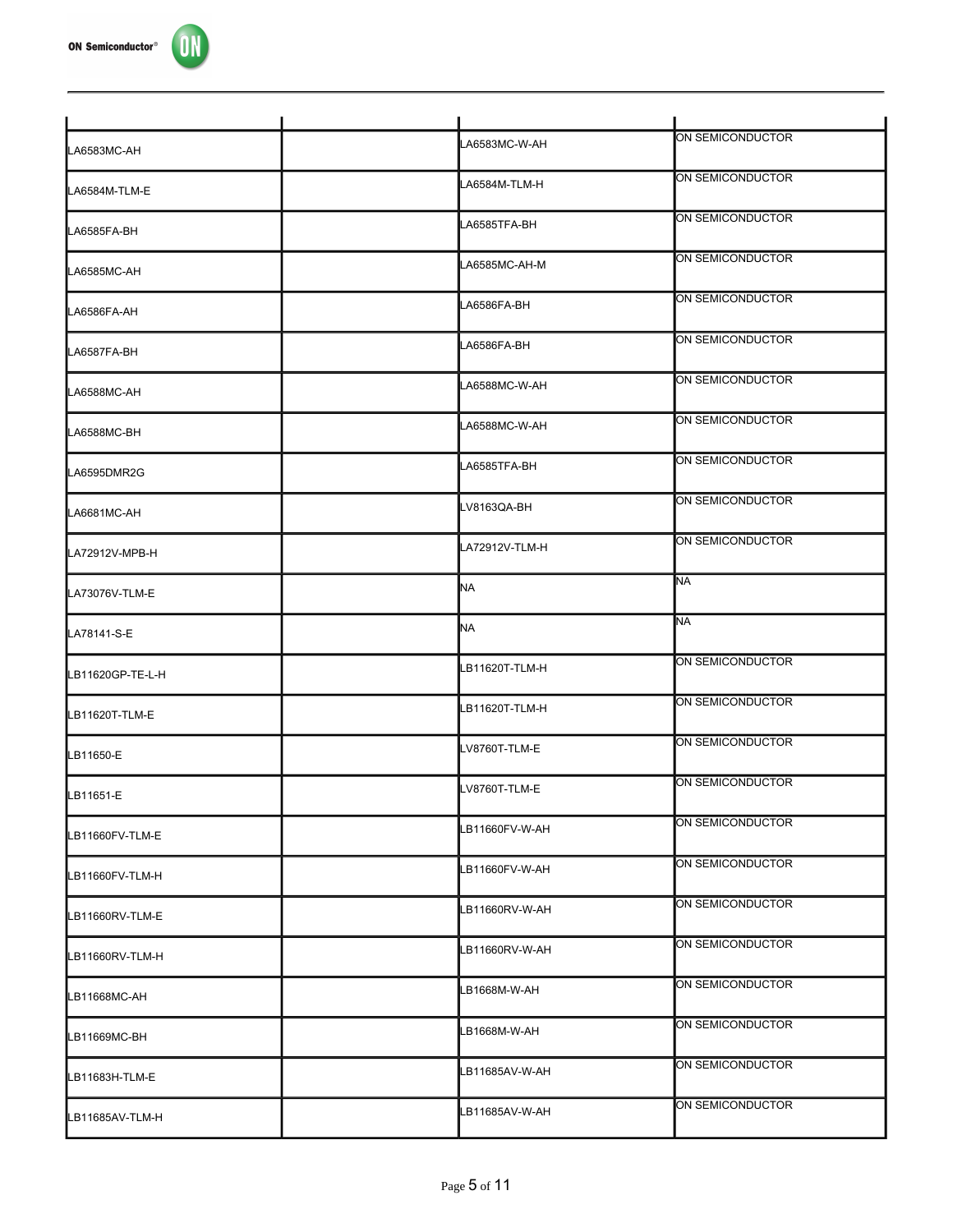

| LB11693H-TLM-E  | LV8827LFQA-NH  | ON SEMICONDUCTOR |
|-----------------|----------------|------------------|
| LB11693H-TRM-E  | LV8827LFQA-NH  | ON SEMICONDUCTOR |
| LB11696V-TLM-E  | LB11696V-W-AH  | ON SEMICONDUCTOR |
| LB11696V-TRM-E  | LB11696V-W-AH  | ON SEMICONDUCTOR |
| LB11697V-TLM-E  | B11696V-W-AH   | ON SEMICONDUCTOR |
| LB11697V-W-AH   | LB11696V-W-AH  | ON SEMICONDUCTOR |
| LB11847L-E      | LV8731V-TLM-H  | ON SEMICONDUCTOR |
| LB11850VA-TLM-E | LB11850VA-W-AH | ON SEMICONDUCTOR |
| LB11850VA-TLM-H | LB11850VA-W-AH | ON SEMICONDUCTOR |
| LB11851MC-BH    | LB11851FA-BH   | ON SEMICONDUCTOR |
| LB11852FV-TLM-E | LV88551JA-AH   | ON SEMICONDUCTOR |
| LB11852FV-TLM-H | LV88551JA-AH   | ON SEMICONDUCTOR |
| LB11852FV-W-AH  | LV88551JA-AH   | ON SEMICONDUCTOR |
| LB11852RV-TLM-H | LV88551JA-AH   | ON SEMICONDUCTOR |
| LB11861H-TLM-E  | LV8862JA-AH    | ON SEMICONDUCTOR |
| LB11861H-TLM-H  | LV8862JA-AH    | ON SEMICONDUCTOR |
| LB11861JA-AH    | LV8862JA-AH    | ON SEMICONDUCTOR |
| LB11861MC-AH    | LV8862JA-AH    | ON SEMICONDUCTOR |
| LB11862MC-AH    | LV8862JA-AH    | ON SEMICONDUCTOR |
| LB11867FV-TLM-E | LB11867FV-W-AH | ON SEMICONDUCTOR |
| LB11867FV-TLM-H | LB11867FV-W-AH | ON SEMICONDUCTOR |
| LB11867RV-TLM-E | LB11867RV-W-AH | ON SEMICONDUCTOR |
| LB11867RV-TLM-H | LB11867RV-W-AH | ON SEMICONDUCTOR |
| LB11868V-TLM-H  | LB11868V-W-AH  | ON SEMICONDUCTOR |
| LB11872H-TLM-E  | LV8112VB-AH    | ON SEMICONDUCTOR |
|                 |                | ON SEMICONDUCTOR |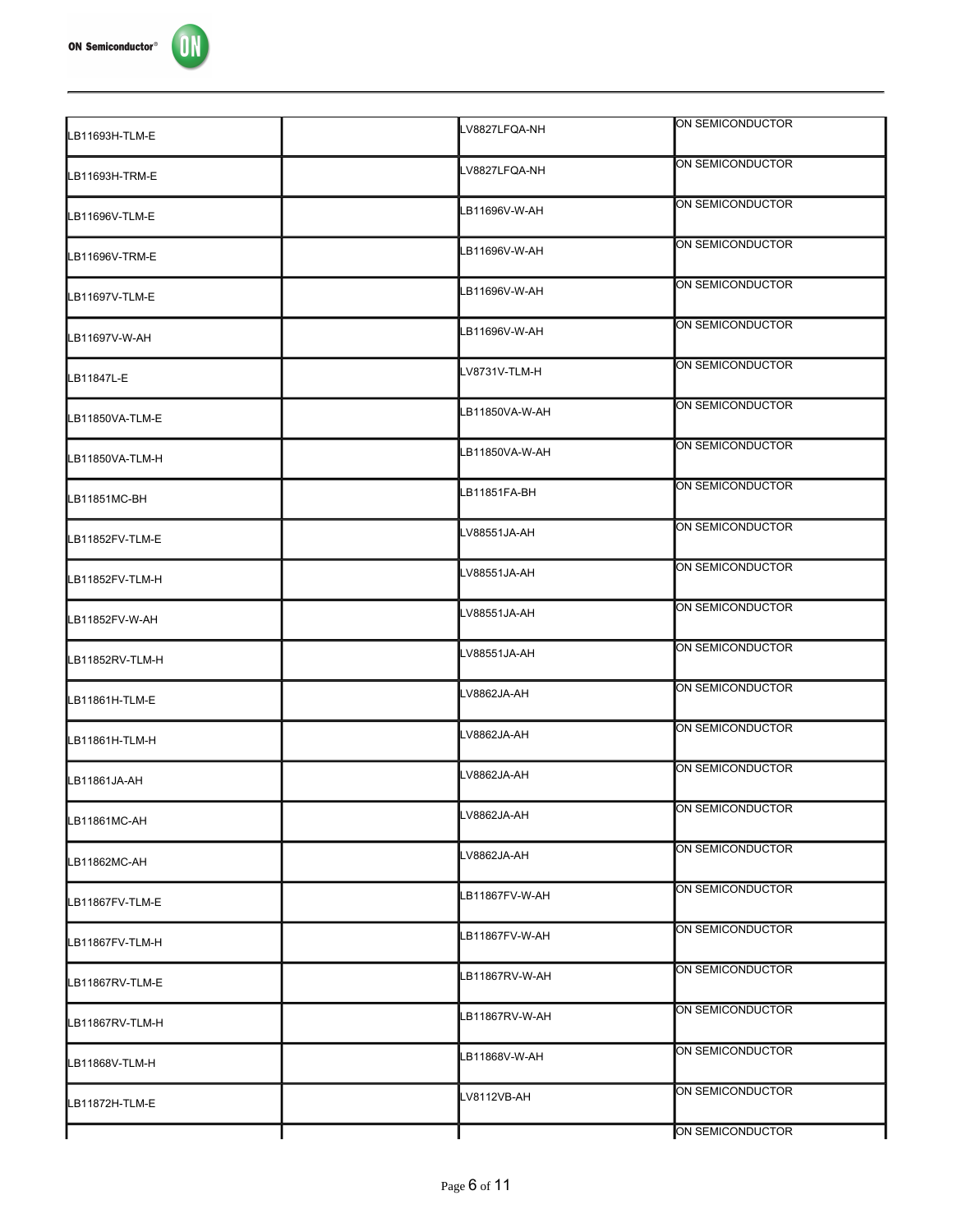

| LB11873-TRM-E    | LV8112VB-AH      |                  |
|------------------|------------------|------------------|
| LB11875-TLM-E    | LB11876-TLM-E    | ON SEMICONDUCTOR |
| LB11920-E        | LV8121V-TLM-H    | ON SEMICONDUCTOR |
| LB11922-TLM-E    | LB11923V-A-TLM-E | ON SEMICONDUCTOR |
| LB11923V-TLM-E   | LB11923V-A-TLM-E | ON SEMICONDUCTOR |
| LB11946-E        | <b>NA</b>        | <b>NA</b>        |
| LB11948T-TLM-E   | LV8711T-TLM-H    | ON SEMICONDUCTOR |
| LB11961-TLM-E    | LV11961HA-AH     | ON SEMICONDUCTOR |
| LB11961-TLM-H    | LV11961HA-AH     | ON SEMICONDUCTOR |
| LB11961-TLM-H-W  | LV11961HA-AH     | ON SEMICONDUCTOR |
| LB11961RM-TLM3-E | LV11961HA-AH     | ON SEMICONDUCTOR |
| LB11961RM-TLM3-H | LV11961HA-AH     | ON SEMICONDUCTOR |
| LB11961V-TLM-E   | LV11961HA-AH     | ON SEMICONDUCTOR |
| LB11967V-TLM-E   | LB11967V-W-AH    | ON SEMICONDUCTOR |
| LB11967V-TLM-H   | LB11967V-W-AH    | ON SEMICONDUCTOR |
| LB11970FV-TLM-H  | LB11970FV-W-AH   | ON SEMICONDUCTOR |
| LB11970RV-TLM-H  | LB11970FV-W-AH   | ON SEMICONDUCTOR |
| LB1668M-TLM-E    | LB1668M-W-AH     | ON SEMICONDUCTOR |
| LB1668M-TLM-H    | LB1668M-W-AH     | ON SEMICONDUCTOR |
| LB1836ML-TLM-E   | LB1836M-TLM-E    | ON SEMICONDUCTOR |
| LB1837M-TLM-E    | LB1939T-TLM-E    | ON SEMICONDUCTOR |
| LB1838M-TLM-E    | LB1838M-TRM-E    | ON SEMICONDUCTOR |
|                  | LV8741V-TLM-E    | ON SEMICONDUCTOR |
| LB1845-E         | LV8741V-TLM-E    | ON SEMICONDUCTOR |
| LB1845DAZ-XE     | LB1973JA-AH      | ON SEMICONDUCTOR |
| LB1846MC-AH      |                  | ON SEMICONDUCTOR |
| LB1847-E         | LV8731V-TLM-H    |                  |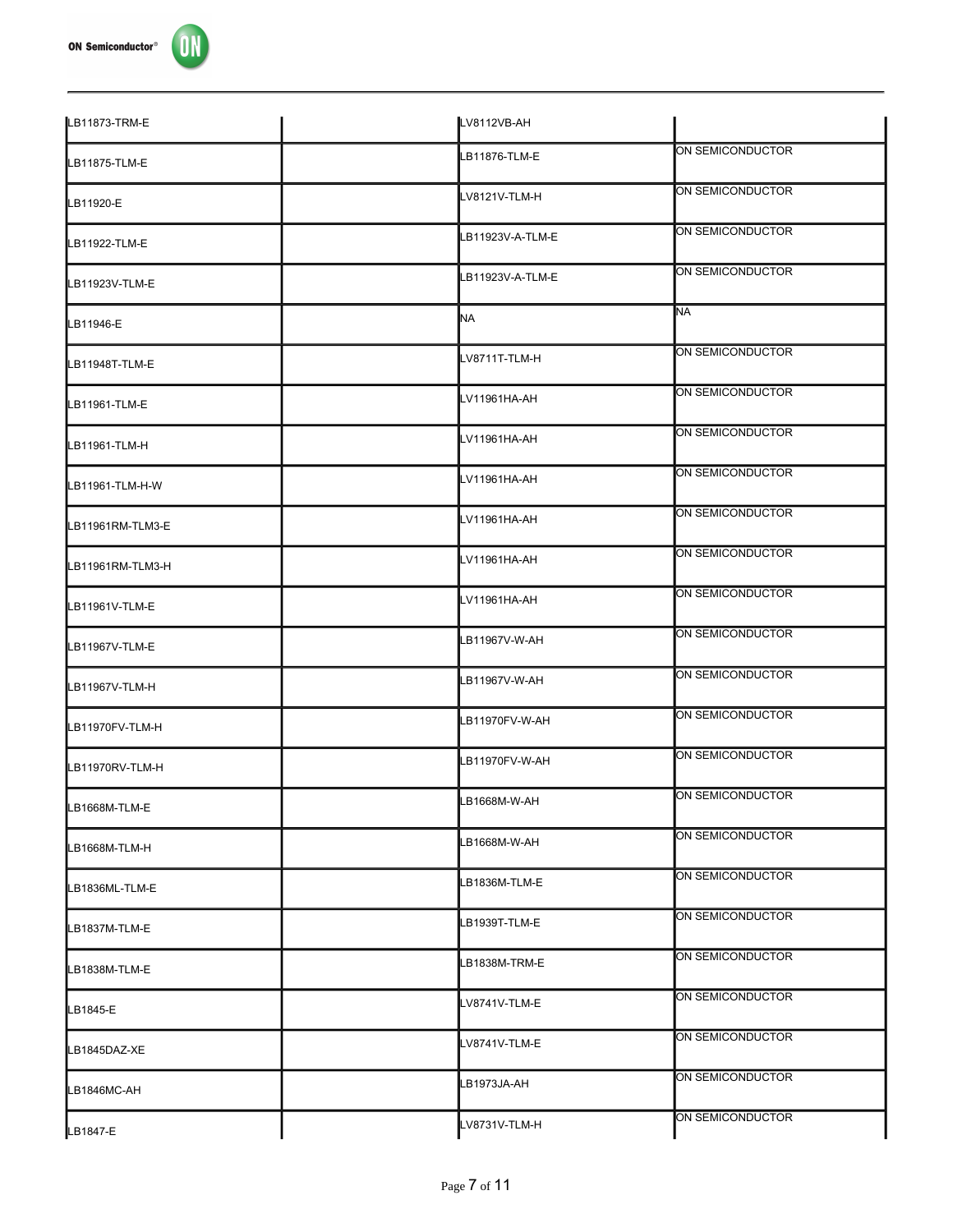

| LB1848MC-BH   | LB1848MC-AH      | ON SEMICONDUCTOR |
|---------------|------------------|------------------|
| LB1860M-TLM-E | LB1668M-W-AH     | ON SEMICONDUCTOR |
| LB1860M-TLM-H | LB1668M-W-AH     | ON SEMICONDUCTOR |
| LB1860M-W-AH  | LB1668M-W-AH     | ON SEMICONDUCTOR |
| LB1861M-TLM-E | LB1668M-W-AH     | ON SEMICONDUCTOR |
| LB1861M-TLM-H | LB1668M-W-AH     | ON SEMICONDUCTOR |
| LB1861M-W-AH  | LB1668M-W-AH     | ON SEMICONDUCTOR |
| LB1863M-TLM-E | LB1863M-W-AH     | ON SEMICONDUCTOR |
| LB1863M-TLM-H | LB1863M-W-AH     | ON SEMICONDUCTOR |
| LB1867M-TLM-E | LB1868M-W-AH     | ON SEMICONDUCTOR |
| LB1868M-TLM-E | LB1868M-W-AH     | ON SEMICONDUCTOR |
| LB1868M-TLM-H | LB1868M-W-AH     | ON SEMICONDUCTOR |
| LB1876-TLM-E  | LB11876-TLM-E    | ON SEMICONDUCTOR |
| LB1923M-TLM-E | LB11923V-A-TLM-E | ON SEMICONDUCTOR |
| LB1927-E      | LB11923V-A-TLM-E | ON SEMICONDUCTOR |
| LB1928-E      | LB11923V-A-TLM-E | ON SEMICONDUCTOR |
| LB1929-E      | LB11923V-A-TLM-E | ON SEMICONDUCTOR |
| LB1933M-TRM-E | LB1838M-TRM-E    | ON SEMICONDUCTOR |
| LB1937T-TLM-E | LV8411GR-TE-L-E  | ON SEMICONDUCTOR |
| LB1945H-TLM-E | LV8746V-TLM-E    | ON SEMICONDUCTOR |
| LB1946-E      | NA               | <b>NA</b>        |
| LB1960MC-AH   | LB1668M-W-AH     | ON SEMICONDUCTOR |
| LB1975-E      | LV8121V-TLM-H    | ON SEMICONDUCTOR |
| LB1976-E      | LV8121V-TLM-H    | ON SEMICONDUCTOR |
| LB8503V-TLM-E | LB8503V-W-AH     | ON SEMICONDUCTOR |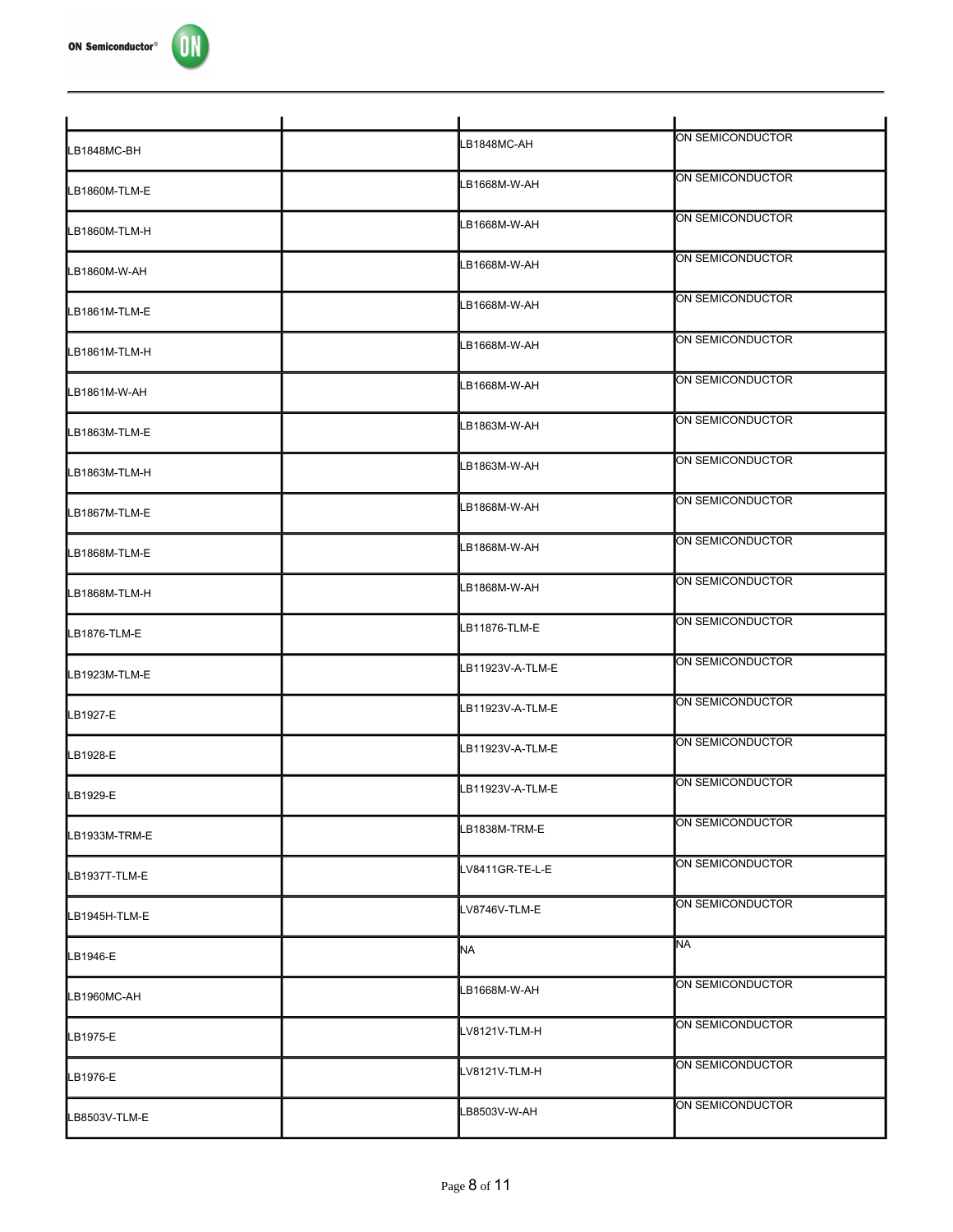

| LB8649W-TBM-E    | <b>NA</b>      | <b>NA</b>        |
|------------------|----------------|------------------|
| LC75842EHS-E     | LC75841PES-H   | ON SEMICONDUCTOR |
| LC75852W-E       | LC75832WS-E    | ON SEMICONDUCTOR |
| LC75852W-TLM-E   | LC75832WS-E    | ON SEMICONDUCTOR |
| LC75853NW-E      | LC75857W-E     | ON SEMICONDUCTOR |
| LV23401V-N-TLM-H | <b>NA</b>      | <b>NA</b>        |
| LV25700PM-MPB-E  | NA             | <b>NA</b>        |
| LV47002P-E       | NA             | <b>NA</b>        |
| LV47004P-E       | NA             | <b>NA</b>        |
| LV47011P-E       | NA             | <b>NA</b>        |
| LV47017P-E       | NA             | <b>NA</b>        |
| LV47022P-H       | <b>NA</b>      | <b>NA</b>        |
| LV49152V-MPB-E   | NA             | <b>NA</b>        |
| LV49152V-TLM-E   | <b>NA</b>      | <b>NA</b>        |
| LV5052V-TLM-E    | <b>NA</b>      | <b>NA</b>        |
| LV5235VZ-MPB-H   | LV5235VZ-TLM-H | ON SEMICONDUCTOR |
| LV5236VZ-MPB-H   | LV5236VZ-TLM-H | ON SEMICONDUCTOR |
| LV56801P-E       | <b>NA</b>      | <b>NA</b>        |
| LV5680P-E        | LV5680NPVC     | ON SEMICONDUCTOR |
| LV5681P-E        | NA             | <b>NA</b>        |
| LV5682P-E        | <b>NA</b>      | <b>NA</b>        |
| LV56831P-E       | NA             | <b>NA</b>        |
| LV56841PVD-XH    | <b>NA</b>      | <b>NA</b>        |
| LV5684PVD-XH     | NA             | <b>NA</b>        |
| LV5692P-E        | NA             | <b>NA</b>        |
|                  |                | <b>NA</b>        |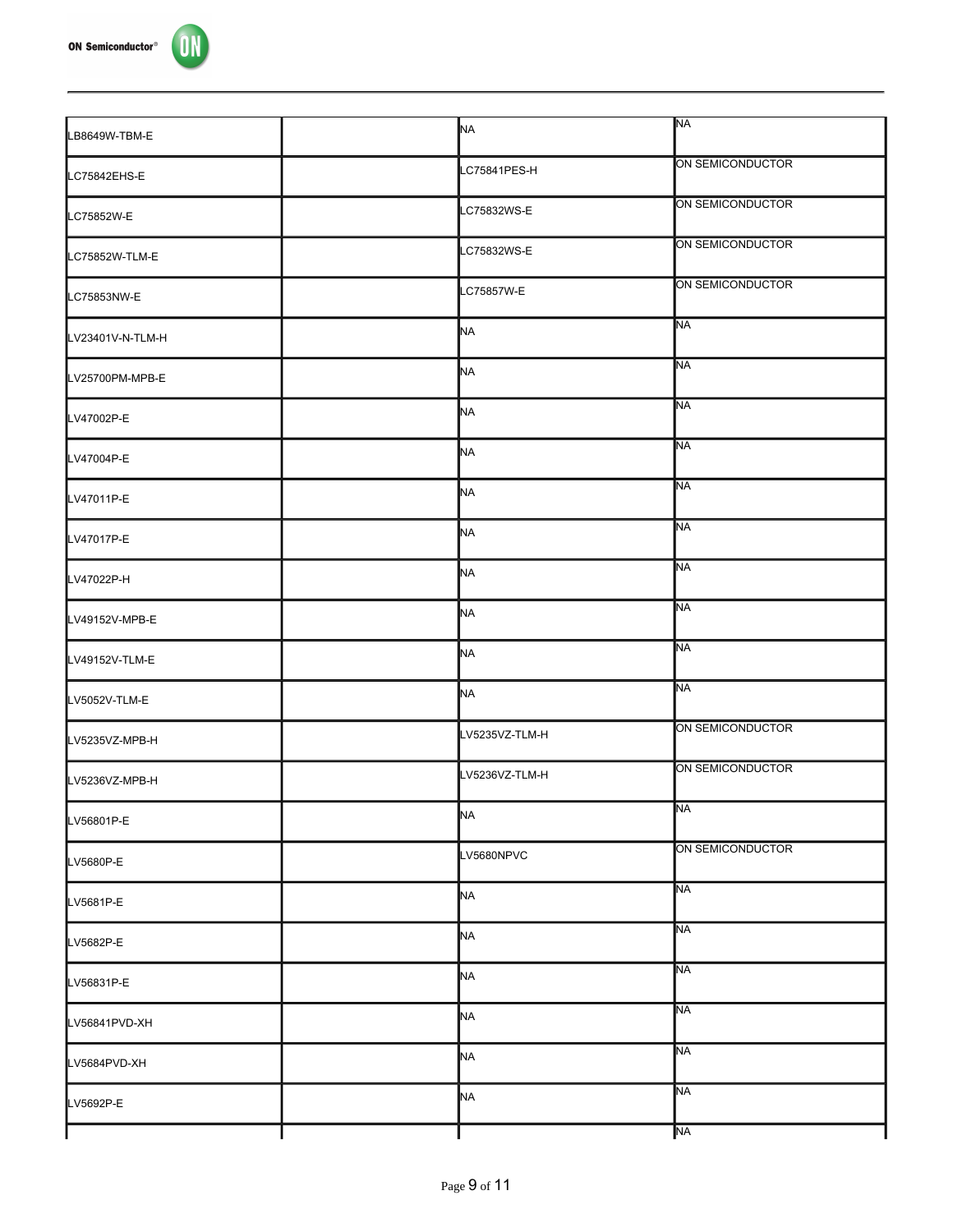| LV5693P-E       | <b>NA</b>       |                  |
|-----------------|-----------------|------------------|
| LV5695P-E       | NA.             | <b>NA</b>        |
| LV5710GP-TE-L-H | NA              | <b>NA</b>        |
| LV5710V-TLM-E   | NA.             | <b>NA</b>        |
| LV58063MC-AH    | CS5171          | ON SEMICONDUCTOR |
| LV8011V-TLM-E   | LV8417CS-TE-L-H | ON SEMICONDUCTOR |
| LV8012T-TLM-E   | LV8402GP-TE-L-H | ON SEMICONDUCTOR |
| LV8013T-A-TLM-E | LV8417CS-TE-L-H | ON SEMICONDUCTOR |
| LV8019LP-TLM-E  | LV8417CS-TE-L-H | ON SEMICONDUCTOR |
| LV8019V-TLM-E   | LV8417CS-TE-L-H | ON SEMICONDUCTOR |
| LV8044LP-TLM-E  | MA              | <b>NA</b>        |
| LV8062FA-AH     | LV8163QA-BH     | ON SEMICONDUCTOR |
| LV8075LP-TE-L-E | LB1938FA-BH     | ON SEMICONDUCTOR |
| LV8080LP-TE-L-E | LB1940T-TLM-H   | ON SEMICONDUCTOR |
| LV8127T-TLM-H   | MA              | <b>NA</b>        |
| LV8136V-TLM-H   | LV8139JA-AH     | ON SEMICONDUCTOR |
| LV8281VR-TLM-H  | NA              | <b>NA</b>        |
| LV8400V-TLM-E   | LV8417CS-TE-L-H | ON SEMICONDUCTOR |
| LV8401V-TLM-E   | LV8417CS-TE-L-H | ON SEMICONDUCTOR |
| LV8402V-TLM-E   | LV8402GP-TE-L-H | ON SEMICONDUCTOR |
| LV8406T-TLM-E   | LV8402GP-TE-L-H | ON SEMICONDUCTOR |
| LV8548MCZ-AH    | LV8548MC-AH     | ON SEMICONDUCTOR |
| LV8711TL-TLM-H  | LV8711T-TLM-H   | ON SEMICONDUCTOR |
| LV8726TA-NH     | NA              | <b>NA</b>        |
| LV8727-E        | NA              | <b>NA</b>        |
| LV8732V-TLM-H   | LV8731V-TLM-H   | ON SEMICONDUCTOR |